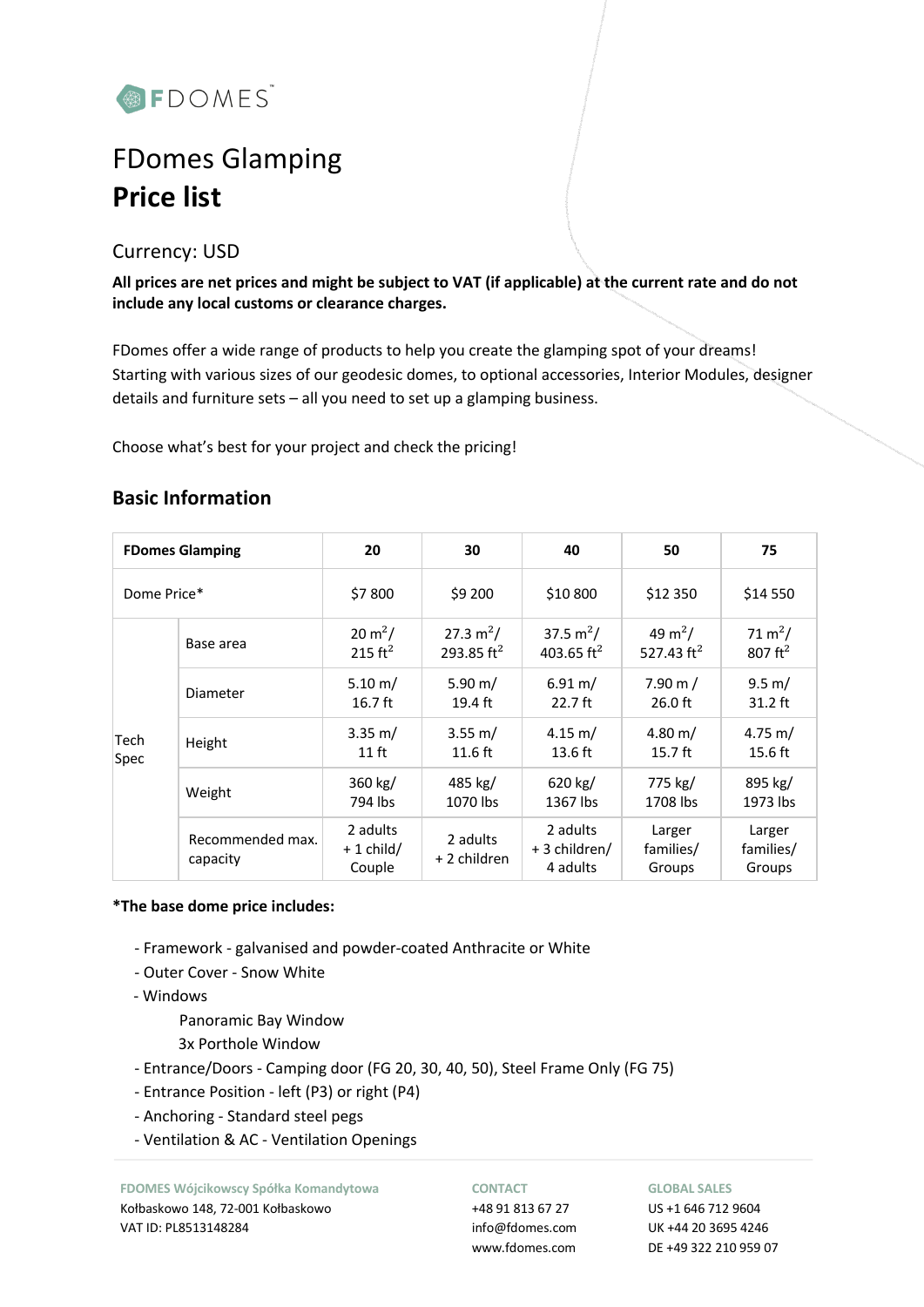

# **Exterior**

| <b>FDomes Glamping</b> |                                   | 20    | 30     | 40      | 50      | 75     |  |
|------------------------|-----------------------------------|-------|--------|---------|---------|--------|--|
| <b>Outer Cover</b>     | Lake Grey                         | \$300 | \$430  | \$540   | \$630   | \$700  |  |
|                        | Saudi Beige                       |       |        |         |         |        |  |
|                        | Dune Cream                        |       |        |         |         |        |  |
|                        | Forest Green                      |       |        |         |         |        |  |
|                        | Mediterranean Olive               | \$600 | \$850  | \$1 150 | \$1 280 | \$1350 |  |
| Windows                | Vision Window                     |       |        | \$6 500 | \$6 500 | -      |  |
|                        | 2 x Additional Porthole<br>Window | \$550 |        |         |         |        |  |
|                        | Skylight Window                   | \$680 | \$680  | \$720   | \$750   | \$860  |  |
| Entrance/Doors         | Glass Door                        |       | \$1750 | \$1750  | \$1750  | \$1750 |  |
|                        | <b>Steel Frame Only</b>           | \$915 |        |         |         |        |  |
| Deck Anchoring         |                                   | \$220 |        |         |         |        |  |

## **Interior**

| <b>FDomes Glamping</b>                                              |                                 | 20      | 30      | 40      | 50       | 75      |
|---------------------------------------------------------------------|---------------------------------|---------|---------|---------|----------|---------|
| <b>PVC Membrane Ground Cover</b>                                    |                                 | \$550   | \$800   | \$1 000 | \$1 300  | \$1 900 |
| <b>Insulation Liner</b>                                             | Light Grey                      |         | \$3 500 | \$4 500 | \$4 800  | \$5 300 |
|                                                                     | Khaki                           | \$3 000 |         |         |          |         |
|                                                                     | Ecru                            |         |         |         |          |         |
| Insulation Liner+<br>(for temp. above 25°C/77°F or below -15°C/5°F) |                                 | \$4 130 | \$4 550 | \$5 600 | \$6400   | \$8350  |
| Ventilation & AC                                                    | Solar-Fan                       | \$800   |         |         |          |         |
| Stove                                                               | Wood-burning Stove<br>+ Chimney | \$2 640 | \$2720  | \$2890  | \$3 0 20 | \$3020  |
|                                                                     | Chimney Only                    | \$1310  | \$1390  | \$1560  | \$1 690  | \$1690  |
|                                                                     | Dark Grey                       |         |         | \$750   | \$800    | \$950   |
| Curtains                                                            | Taupe                           | \$560   | \$700   |         |          |         |
|                                                                     | <b>Beige</b>                    |         |         |         |          |         |

**FDOMES Wójcikowscy Spółka Komandytowa** Kołbaskowo 148, 72-001 Kołbaskowo VAT ID: PL8513148284

## **CONTACT**

+48 91 813 67 27 info@fdomes.com www.fdomes.com

## **GLOBAL SALES**

US +1 646 712 9604 UK +44 20 3695 4246 DE +49 322 210 959 07